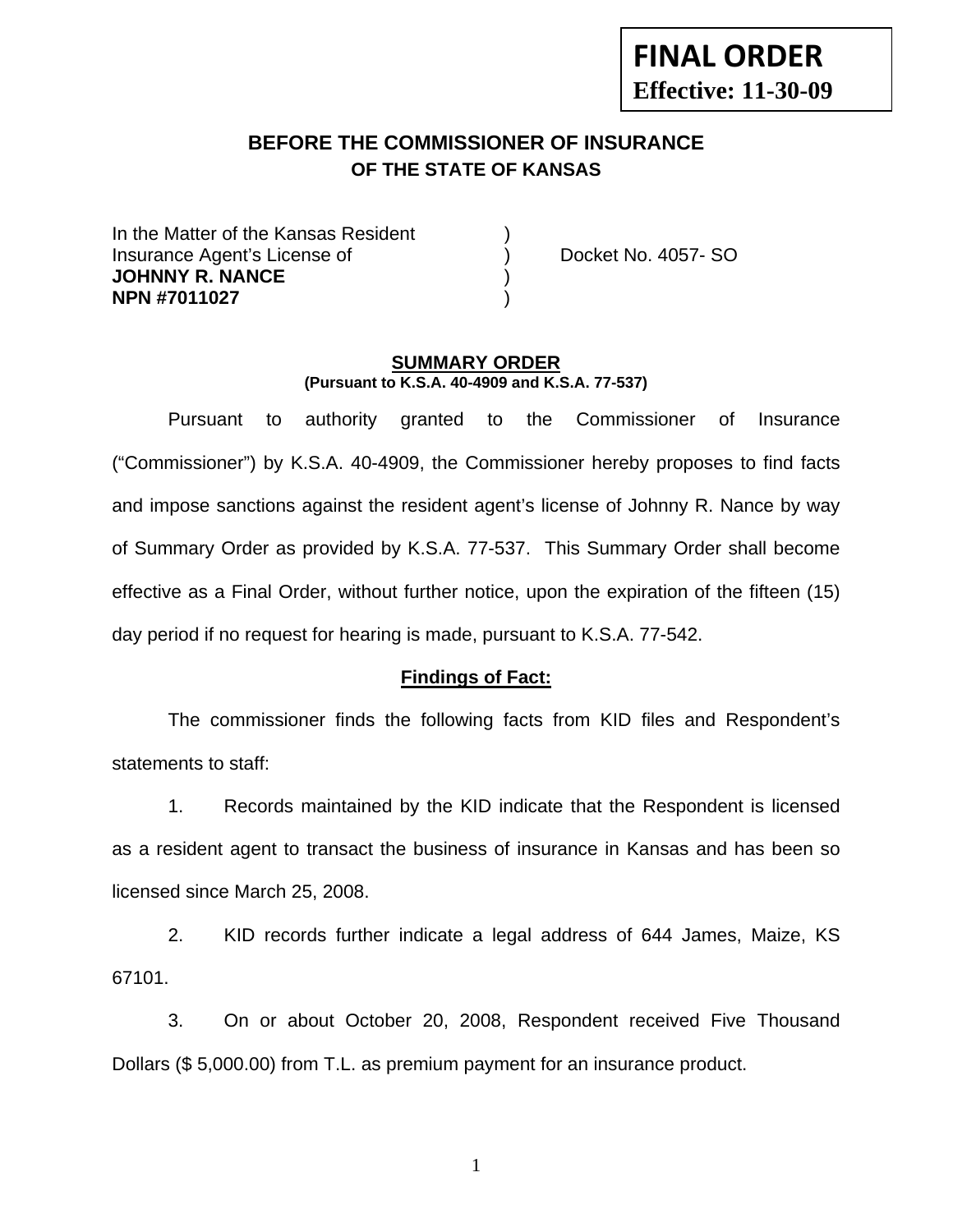- 4. After March 6, 2009, Respondent returned the above money to T.L.
- 5. No insurance product was purchased with T.L.'s money.

#### **Applicable Law**

6. K.S.A. 40-4909(a) provides, in relevant part:

"The commissioner may deny, suspend, revoke or refuse renewal of any license issued under this act if the commissioner finds that the applicant or license holder has:

(2) Violated:

 (A) Any provision of chapter 40 of the Kansas Statutes Annotated, and amendments thereto, or any rule and regulation promulgated hereunder;

 (4) Improperly withheld, misappropriated or converted any moneys or properties received in the course of doing insurance business.

 (8) Used any fraudulent, coercive or dishonest practice, or demonstrated any incompetence, untrustworthiness or financial irresponsibility in the conduct of business in this state or elsewhere.

 7. The Commissioner may revoke any license issued under the Insurance Agents Licensing Act if the Commissioner finds that the interests of the insurer or the insurable interests of the public are not properly served under such license. K.S.A. 40- 4909(b).

 8. K.S.A. 40-247 requires a producer to pay over premiums to the insurance companies.

### **Conclusions of Law**

 8. The Commissioner has jurisdiction over Respondent as well as the subject matter of this proceeding, and such proceeding is held in the public interest.

2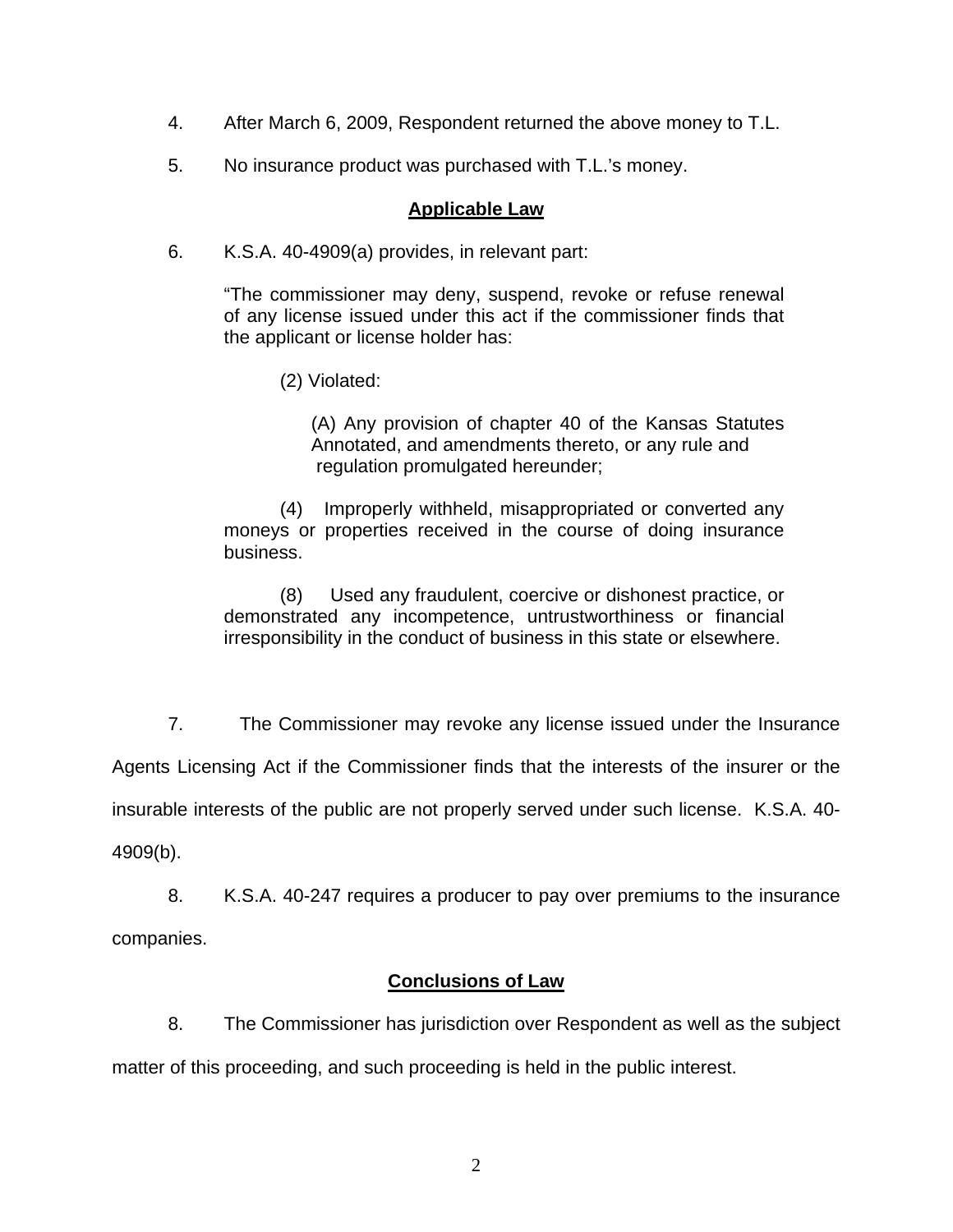The Commissioner finds, based on the facts contained in paragraphs 3, 4 and 5, that Respondent has demonstrated incompetence, untrustworthiness, or financial irresponsibility in the conduct of business.

 9. Based on the Respondent's convictions, the Commissioner concludes that sufficient grounds exist for the revocation of Respondent's insurance agent's license pursuant to K.S.A. 2004 Supp. 40-4909(b) because such license is not properly serving the interests of the insurer and the insurable interests of the public.

 10. Based on the facts and circumstances set forth herein, it appears that the use of summary proceedings in this matter is appropriate, in accordance with the provisions set forth in K.S.A. 77-537(a), in that the use of summary proceedings does not violate any provision of the law and the protection of the public interest does not require the KID to give notice and opportunity to participate to persons other than Johnny R. Nance.

# **IT IS THEREFORE ORDERED BY THE COMMISSIONER OF INSURANCE THAT** the Kansas resident insurance agent's license of Johnny R. Nance is hereby **REVOKED. It is further ordered,** that Johnny R. Nance shall **CEASE and DESIST** from the sale, solicitation, or negotiation of insurance and/or receiving compensation deriving from the sale, solicitation, or negotiation of insurance conducted after the effective date of this order.

#### **NOTICE OF RIGHTS**

(Pursuant to K.S.A. 77-542)

Johnny R. Nance is entitled to a hearing pursuant to K.S.A. 77-537 and K.S.A. 77-542, the Kansas Administrative Procedure Act. If Respondent desires a hearing, he must file a written request for a hearing with:

3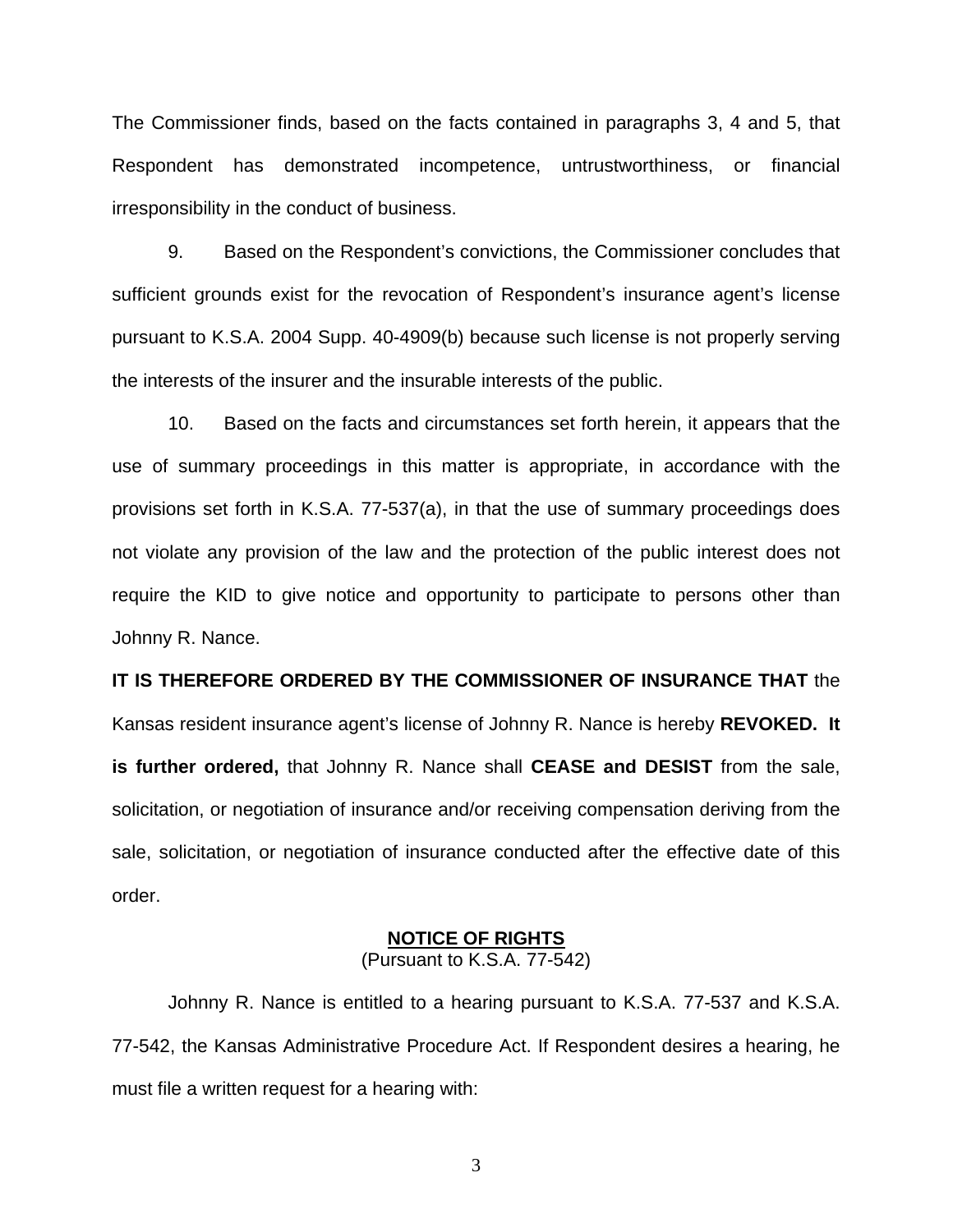John W. Campbell, General Counsel Kansas Insurance Department 420 S.W.  $9<sup>th</sup>$  Street Topeka, Kansas 66612

This request must be filed within fifteen (15) days from the date of service of this Order. If Respondent requests a hearing, the Kansas Insurance Department will notify him of the time and place of the hearing and information on procedures, right of representation, and other rights of parties relating to the conduct of the hearing, before commencement of the same.

If a hearing is not requested in the time and manner stated above, this Summary Order shall become effective as a Final Order upon the expiration of time for requesting a hearing, pursuant to K.S.A. 77-613. In the event Respondent files a Petition for Judicial Review, pursuant to K.S.A. §77-613(e), the agency officer to be served on behalf of the Kansas Insurance Department is:

 John W. Campbell, General Counsel Kansas Insurance Department 420 S.W.  $9<sup>th</sup>$  Street Topeka, Kansas 66612

IT IS SO ORDERED THIS 10th DAY OF NOVEMBER, 2009, IN THE CITY **OF TOPEKA, COUNTY OF SHAWNEE, STATE OF KANSAS.** 



\_/s/ Sandy Praeger\_\_\_\_\_\_\_\_\_\_\_\_\_\_\_\_ PARTMENT **WAN** Commissioner of Insurance

/s/ John W. Campbell John W. Campbell General Counsel